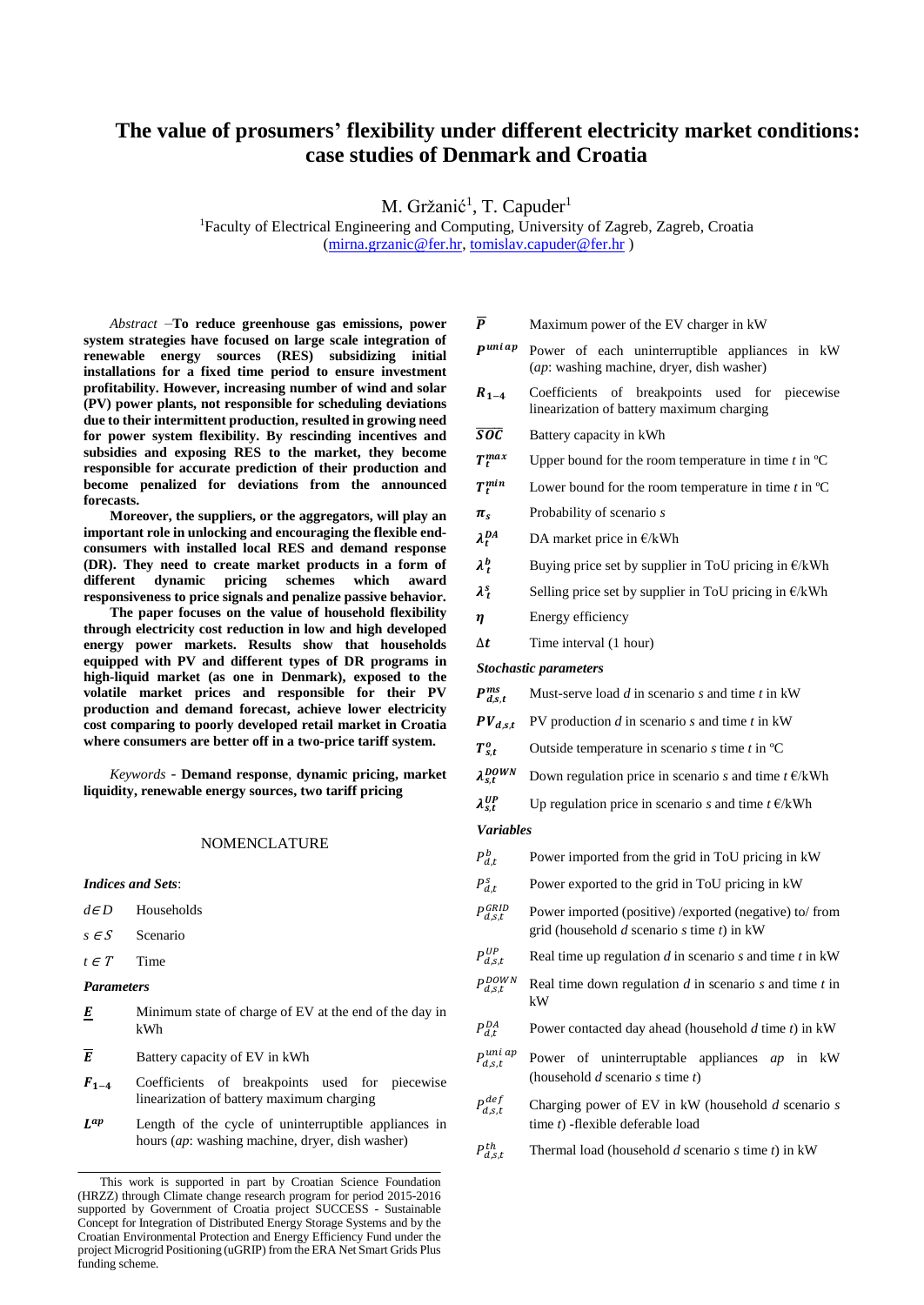- $P_{dst}^{ch}$ ℎ Battery charging (household *d* scenario *s* time *t*) in kW
- $P_{d.s.t}^{dis}$  Battery discharging (household *d* scenario *s* time *t*) in kW
- $SOC_{d.s.t.}$  Battery *d* state of charge in scenario *s* and time *t* in kWh
- $T_{d,s,t}^{floor}$ Floor temperature in ºC (household *d* scenario *s* time *t*)
- $T_{d,s,t}^{room}$ Room temperature in ºC (household *d* scenario *s* time *t*)
- $T_{d,s,t}^{water}$ Water temperature in ºC (household *d* scenario *s* time *t*)
- $\Delta SOC_{d.s.t}$  Maximum energy charging ability of the battery (household *d* scenario *s* time *t* in kWh

### *Binary variables*

- $b^i_{d,s,t}$ auxiliary binary variable determining the piecewise line segment on which  $SOC_{d,s,t}$  lies
- $x_{d,s,t}^{def}$  1 if EV in household *d* is being charged in scenario *s* and time *t*
- $x_{d,s,t}^{uni\; ap}$  1 if uninterruptable flexible appliance *ap* in household *d* starts the cycle in scenario *s* and time *t*

# I. INTRODUCTION

As the subsidy period of early installed renewable energy sources (RES) is coming to an end, development of new models and concepts to continue increasing the share of RES in future power systems is required. RES become balancing responsible parties and face penalties for their unscheduled production. Wind power plants cooperate with energy storages to increase the overall revenue by enabling more regulation capacities without harming battery's life [1]. Selecting the optimal capacity of battery storage can also lead to decreasing wind power curtailment, as well as reduce costs caused by curtailment [2]. Reduction of system operational costs and capacity increase of installed wind power plant ensuring system stability in [3] are carried out with cooperation of wind power plant with conventional generation and energy storage in hybrid power station on Greek isolated Samos Island. Coordination of a wind farm with a battery storage system based on modular multilevel converter in [4] with active and reactive power compensation results in smoothed power fluctuation, as well as in improved voltage at the bus of connected wind farm. The above concepts, and many others, show how coordinated operation of RES and flexibility units can reduce the uncertain and variable RES production and benefit the overall system costs and emissions.

When it comes to end-consumers with smaller installed capacity of renewable energy sources (such as rooftop solar panels PV), numerous approaches were considered to reduce consumer electricity cost either through integration of small-scale storage units or by deploying demand response (DR) programs. For example, in [5] optimal size of PV and household battery is defined with the goal of reducing annual electricity cost. The model

compares results of time-of-use tariffs and real-time pricing, as well as stepwise power tariff, and includes subsidies of PV. The results show two things: i) in absence of peak-valley prices households do not need battery storage; ii) the integration and size of PV depends on subsidies. The authors of [6] show that DR programs under dynamic price mechanism with installed PV reduce the voltage deviation and smooth the load profile, as well as improve voltage stability. In [7] the authors defined several sizes of battery storages and PV with the goal of end-user cost minimization. However, they assume that excess of PV cannot be injected in the grid and battery storage discharging is used only for supplying household demand. The concept of sharing PV systems in energy community under different pricing mechanisms (feed-in-tariff, net metering, as well as net purchase and sell) is analyzed through game theory in [8]. The authors in [9] compare end-consumers electricity costs in several cases: i) without any distributed technology; ii) with installed PV; iii) with battery storage installation; and iv) with both technologies integrated with the end-user. End-consumers are exposed to spot market prices, but making profit from selling surplus of PV production is not considered. A similar costbenefit study analysis is performed in [10] based on ToU rates in North Carolina, researching feasibility of investment in PV and battery storages. The result shows that if PV capacity exceeds the load, the investment is not profitable.

The above papers do not consider characteristics of individual consumer load nor PV forecast uncertainties. They usually relay on either existing ToU tariffs, while only a few simulate dynamic prices mechanism. Furthermore, PV installations are either considered to still be within the feed-in-tariff system or cannot sell the surplus of PV generation (installed only for self-consumption).

The paper is built on the existing work and presents benefits of exposing end-consumers with installed PV and different DR programs to volatile market prices. The responsibility for net load deviations is passed on consumers, meaning they are penalized in case they do not flexibly respond in periods of inaccurate forecasts. The role of the supplier is to pass on dynamic hourly prices to the end-consumers which reflect market prices as well as penalties for any deviations. By doing this, it is possible to clearly define the value of installing specific flexible units at the end-user premises.

The analyzes are carried out for two cases: i) for a welldeveloped, high-liquid market in Denmark, where the suppliers already create dynamic price signals and encourage their consumers to respond to system needs. In turn this results in lower electricity cost as compared to standard pricing; ii) in a developing, low-liquid market with low volatility of market prices and a single, dominant supplier. Here, most of the electricity is traded through bilateral contracts and dominant utility company owns majority of production units. In this case the results show that exposing end-consumers to real-time market prices, as compared to the existing two tariff system, is not profitable for them.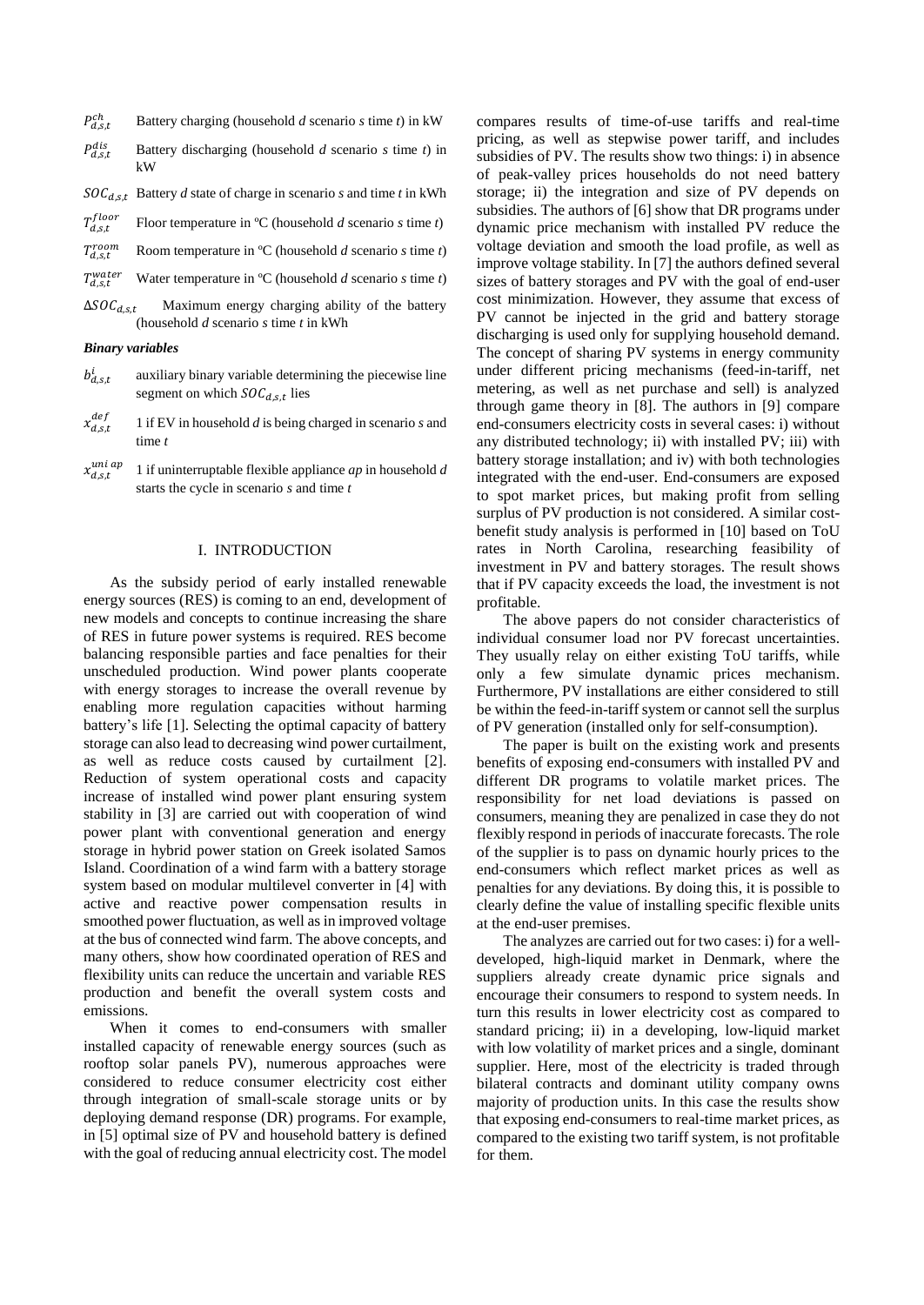#### II. METHODOLOGY

In traditional pricing mechanism in Croatia, the endconsumer can choose between flat prices or two-tariff buying prices [11]. In case consumer has a rooftop PV panel installation, he does not have to forecast his production nor consumption, i.e. he is not responsible for supplier's deviation on the market and does not face any penalties. Most of PV installations are still remunerated for their production based on feed-in tariffs, however in case the PV system in not part of the scheme, the supplier in Croatia purchases the surplus of PV production from prosumer at 90% of average retail electricity price [12]. If end-consumers are not responsible for forecast deviations of the PV surplus injection in the grid due the intermittent nature of their rooftop PV production, broader integration of renewable sources on distribution level will require network reinforcement and additional flexibility in the system. On the other hand, the supplier can offer dynamic prices to end-consumer (same for buying and selling) which reflect the market prices and encourage consumers to predict their consumption and PV production by making them responsible for their deviation, as well as ensuring them lower electricity cost.

The goal of each consumer *d* is to minimize total cost for energy procurement, in traditional mechanism without prediction and penalties (1):

$$
\min \sum_{s \in S} \pi_s \sum_{t \in T} \Delta t \cdot \left(\lambda_t^b \cdot P_{d,t,s}^b - \lambda_t^s \cdot P_{d,t,s}^s\right) \tag{1}
$$

 $\frac{s \in S}{s}$   $\epsilon \in T$ <br>In market price scheme with real-time up and down regulation the cost minimization is (2):

$$
\min \sum_{t \in T} \Delta t \cdot \left[ \sum_{s \in S} \pi_s \left( \lambda_{s,t}^{UP} \cdot P_{d,s,t}^{UP} - \lambda_{s,t}^{DOWN} \cdot P_{d,s,t}^{DOWN} \right) \right] (2)
$$

Each consumer predicts the net load  $P_{d,t}^{DA}$  for the upcoming day for hour *t* (positive  $P_{d,t}^{DA}$  stands for buying, and negative for selling) at day-ahead stage (DA). According to the realization of scenario *s*, consumer needs to buy/sell more/less in real-time and faces penalties. Price for up-regulation  $\lambda_{s,t}^{UP}$  is always higher than the price at DA stage (if consumer needs to buy more at real-time stage, he will pay higher price comparing to the DA price for incorrect prediction). Price for down-regulation  $\lambda_{s,t}^{Down}$  is always lower than  $\lambda_t^{DA}$  (the excess of energy will be sold at lower price causing the profit loss).  $P_{d,s,t}^{GRID}$  is a result of real-time net load of each consumer, and the deviation from forecasted net-load at DA stage is calculated as (3), making always just one variable (4) greater than zero in scenario *s* and time *t*:

$$
P_{d,s,t}^{GRID} = P_{d,t}^{DA} + P_{d,s,t}^{UP} - P_{d,s,t}^{DOWN}
$$
(3)  
\n
$$
P_{p}^{UP} - P_{p}^{DOWN} > 0
$$
(4)

$$
P_{d,s,t}^{UP}, P_{d,s,t}^{DOWN} \ge 0
$$
\n
$$
P_{d,s,t}^{GRID} f_{d,s,t}^{GRID} \ge 0
$$
\n(4)

Import/ export  $P_{d,s,t}^{GRID}$  from/to supplier is based on consumer's net load in scenario *s* and time *t* (5):

$$
P_{d,s,t}^{GRID} + PV_{d,s,t} = P_{d,s,t}^{ms} + P_{d,s,t}^{uni\,wm} +
$$

$$
+P_{d,s,t}^{uni\,dw} + P_{d,s,t}^{uni\,dry} + P_{d,s,t}^{def} + P_{d,s,t}^{th} + P_{d,s,t}^{ch} - P_{d,s,t}^{dis} \tag{5}
$$

Consumers under DR program supply must serve load  $P_{d,s,t}^{ms}$  and flexible load (either uninterruptable appliances  $P_{d,s,t}^{uni\, dry}$ ,  $P_{d,s,t}^{uni\, dw}$ ,  $P_{d,s,t}^{uni\, dw}$ , deferable charging of EV  $P_{d,s,t}^{def}$ , thermal flexible load  $P_{d,s,t}^{th}$  or battery storage). The penetration of each flexible load will be studied in results.

Uninterruptable appliance (washing machine, dish washer and dryer) is started only once during the day (6):

$$
\sum_{t=1}^{T-L^{ap}} x_{d,s,t}^{uni\ ap} = 1 \tag{6}
$$

 $Eq.$  (7) ensures once cycle is started, it cannot be interrupted:

$$
P_{d,s,t}^{uni\ ap} = \sum_{l=0}^{L^{ap}-1} x_{d,s,t-l}^{uni\ ap} \cdot \mathbf{P}^{uni\ ap} \tag{7}
$$

For deferable load, such as electric vehicle (EV) charging, eq. (8) ensures that at the-end of charging period, the vehicle is fully charged or at the minimum level set by end-consumer:

$$
\underline{E_d} \le \sum_{t \in T} \Delta t \cdot P_{d,s,t}^{def} \le \overline{E_d} \tag{8}
$$

EV can be charged only from late afternoon till morning, when the car is at home. It can be charged up to maximum power of the charger (9):

$$
P_{d,s,t}^{def} \le \overline{P_d} \cdot x_{d,s,t}^{def} \quad t \le 7, t \ge 18 \tag{9}
$$

The battery storage system is modeled based on [13] where the charging power depends on battery's state of charge. Detail description can be found in [13].

$$
SOC_{d,s,t-1} = \sum_{i=1}^{4} R_i \cdot y_{d,s,t}^{i}
$$
 (10)

$$
0 \le y_{d,s,t}^i \le 1 \tag{11}
$$

$$
\sum_{i=1} y_{d,s,t}^i = 1
$$
 (12)

$$
y_{d,s,t}^1 \le b_{d,s,t}^1
$$
 (13)  

$$
y_{d,s,t}^2 \le b_{d,s,t}^1 + b_{d,s,t}^2
$$
 (14)

$$
y_{d,s,t}^3 \le b_{d,s,t}^2 + b_{d,s,t}^3
$$
 (15)  

$$
y_{d,s,t}^4 \le b_{d,s,t}^3
$$
 (16)

$$
\sum_{i=1}^{3} b_{d,s,t}^{i} = 1
$$
 (17)

$$
\Delta SOC_{d,s,t} = \sum_{i=1}^{4} \boldsymbol{F}_i \cdot \boldsymbol{y}_{d,s,t}^i \tag{18}
$$

$$
P_{d,s,t}^{ch} \le \frac{\Delta SOC_{d,s,t}}{\eta \cdot \Delta t} \tag{19}
$$

$$
SOC_{d,s,t} = SOC_{d,s,t-1} + \eta \cdot \Delta t \cdot P_{d,s,t}^{ch} - P_{d,s,t}^{dis} \cdot \Delta t \qquad (20)
$$
  

$$
SOC_{d,s,t} \leq \overline{\text{SOC}}_d \qquad (21)
$$

$$
SOC_{d,s,0} = SOC_{d,s,24} = 0
$$
 (22)

Correlations between flexible thermal load and room, floor and water temperature are presented with (23)-(25), while room temperature is bounded with minimum and maximum temperature based on consumer's comfort requirements (26)-(27) [14]: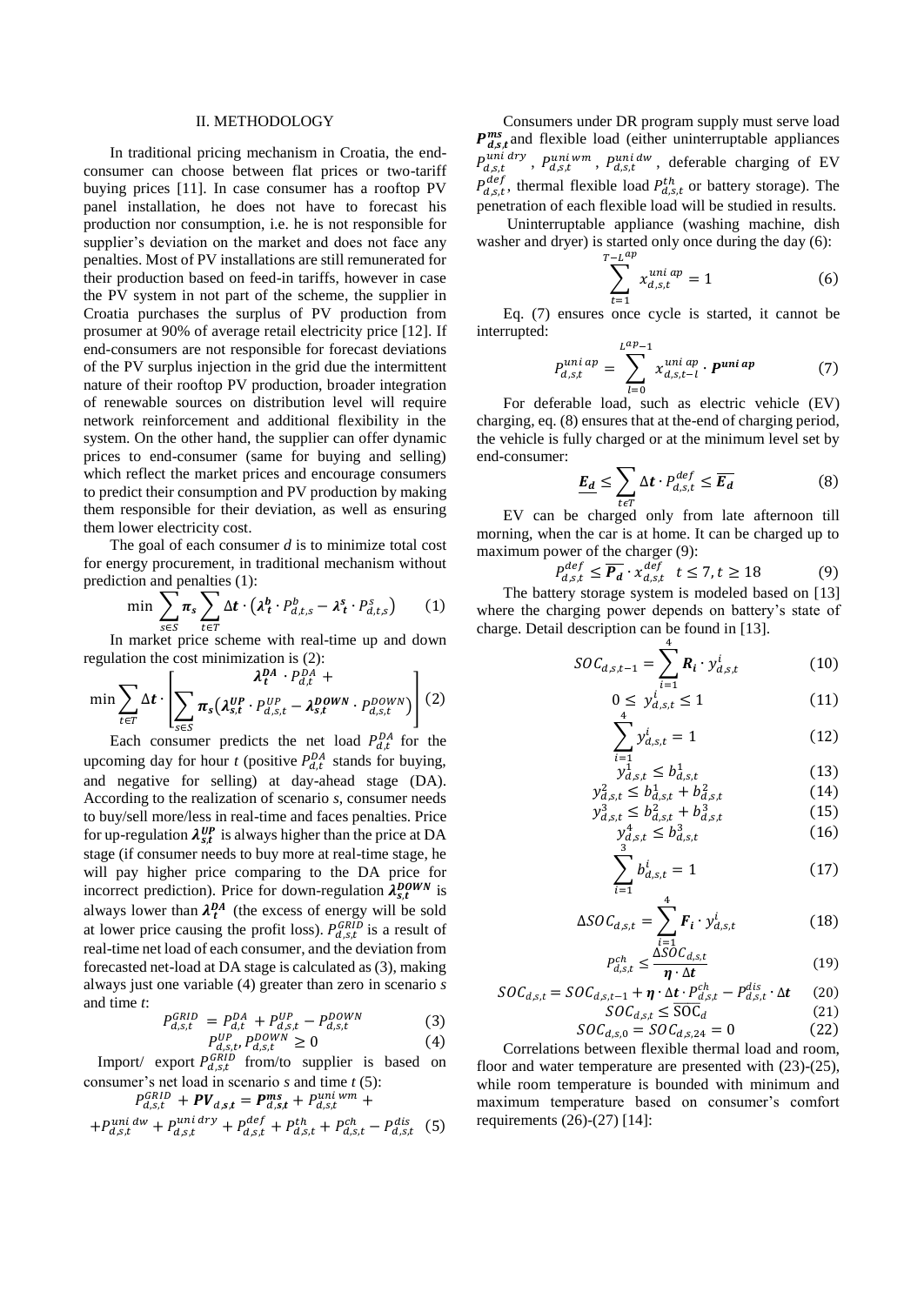$$
T_{d,s,t}^{room} = \mathbf{a}_{11} \cdot T_{d,s,t-1}^{room} + \mathbf{a}_{12} \cdot T_{d,s,t-1}^{floor} + \mathbf{a}_{13} \cdot T_{d,s,t-1}^{water} + \n\mathbf{b}_1 \cdot P_{d,s,t-1}^{th} + \mathbf{c}_1 \cdot \mathbf{T}_{d,s,t-1}^{0} \tag{23}\nT_{d,s,t}^{floor} = \mathbf{a}_{21} \cdot T_{d,s,t-1}^{room} + \mathbf{a}_{22} \cdot T_{d,s,t-1}^{floor} + \mathbf{a}_{23} \cdot T_{d,s,t-1}^{water} + \n+ \mathbf{b}_2 \cdot P_{d,s,t-1}^{th} + \mathbf{c}_2 \cdot \mathbf{T}_{s,t-1}^{0} \tag{24}
$$

$$
T_{d,s,t}^{water} = \mathbf{a}_{31} \cdot T_{d,s,t-1}^{room} + \mathbf{a}_{32} \cdot T_{d,s,t-1}^{floor} + \mathbf{a}_{33} \cdot T_{d,s,t-1}^{water} + \mathbf{b}_{3} \cdot P_{d,s,t-1}^{b,h} + \mathbf{c}_{3} \cdot T_{s,t-1}^{o,h}
$$
 (25)

$$
+b_3 \cdot P_{d,s,t-1}^{th} + c_3 \cdot T_{s,t-1}^{o} \tag{25}
$$
  
\n
$$
T_{d,s,t}^{room} \geq T_t^{min} \tag{26}
$$
  
\n
$$
T_{r,com}^{room} \geq T_t^{max} \tag{27}
$$

$$
T_{d,s,t}^{room} \le T_t^{max} \tag{27}
$$

## III. CASE STUDY

In traditional pricing mechanism prosumers are not obligatory to predict their net load. This role is passed on to the supplier who creates tariffs to ensure himself profit and to hedge against intermittent net load and market price volatility. With larger integration of renewable energy sources and increasing system need for flexibility, supplier creates incentives for consumers to reduce their bills through DR programs requiring their net load prediction. However, it is questionably in which cases and under which market circumstances this is feasible for both the supplier and end-consumer. The case studies demonstrate this on two countries, Croatia and Denmark, and define the value of both end-consumer flexibility units and developed retail market.

Traditional Time-of-Use prices in Croatia are shown in Table I (the reader should keep in mind that all listed prices in the paper are electricity costs only, without taxes, distribution and transmission network fee or supplier fee and other applicable costs). For Croatian prosumers ToU tariffs are currently the only available option. On the other hand, consumers in Denmark have the possibility of choosing between flat buying price or dynamic prices reflecting current market prices. As it can be seen from Fig.3., Orsted's (supply company in Denmark) buying dynamic prices [15] are higher than market prices. In addition, surplus PV production is sold at market DA price (unlike Croatia).

Bars in Fig. 1. present consumer's must serve load and lines present PV production in 5 scenarios, while Fig 2. shows outside temperature. DA Danish market prices, prices for up and down regulation in Fig. 3. are taken from Nord Pool [16]. Croatian DA prices are obtained from CROPEX [17] for 28<sup>th</sup> of October. Due to bilateral trading and lack of competitiveness in Croatia, up and down regulation are not part of the market. Up and down Croatian regulating prices are artificially simulated for the purpose of the model.

TABLE I TRADITIONAL PRICING MECHANISM IN CROATIA [12]

| Low tariff      | High tariff     | Selling         |
|-----------------|-----------------|-----------------|
| $(\epsilon/kW)$ | $(\epsilon/kW)$ | $(\epsilon/kW)$ |
| 0.0304          | 0.0620          |                 |



Fig.1. Must-serve load and PV production through scenarios







dynamic prices

Consumers are equipped with a 3.7 kW EV charger. It is assumed that the EV battery (30 kWh capacity) is empty before connecting to the charger. At the end of flexible charging, according to consumer's preferences, battery's SOC is set between 25.9 kWh and 30 kWh (8). In cases 1 and 2 mentioned below, EV is being charged at maximum power 3.7 kW for 7 hours resulting in battery's SOC 25.9 kWh. To ensure the same energy consumption for flexible EV charging, the same amount is set as minimum SOC in cases 3 and 4.

Power and cycle length of uninterruptable appliances are shown in TABLE II, while consumer's comfort temperature bound in Fig. 4. Coefficients for temperature regulation are obtained from [14].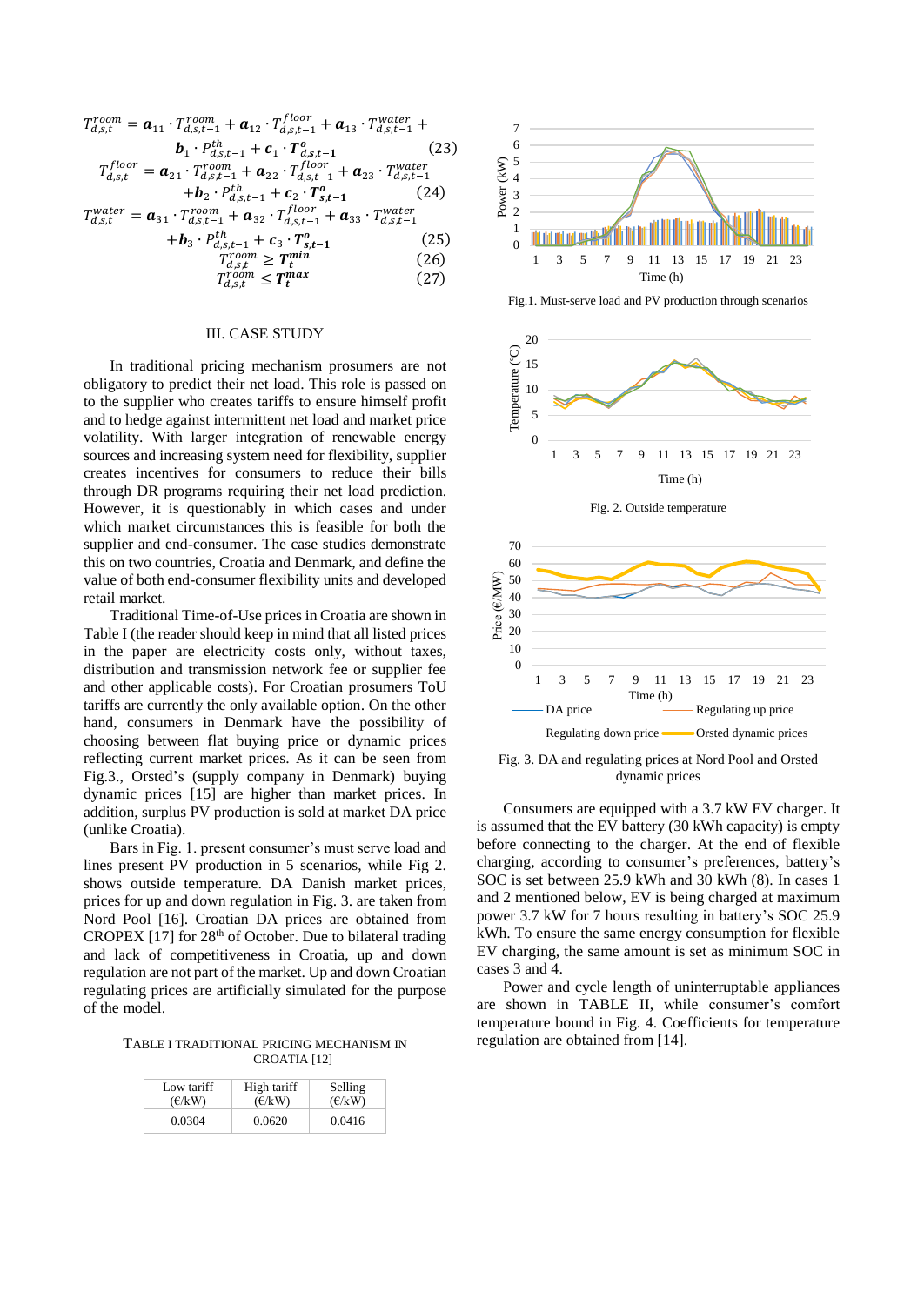

#### TABLE II UNINTERRUPTABLE LOAD CHARACTERISTICS [18]

Fig. 4. Temperature bound set by end-consumer

### IV. RESULTS

TABLE III compares end-consumer's cost in Croatia and Denmark with traditional pricing and market pricing. Four different DR cases are analyzed:

- 1) The consumer has PV and the only flexible load is the thermal one. This also means that the mustserve load (Fig. 1.), as well as the rest of the load has predefined behavior: the consumer turns the washing machine on at the begging of hour 22, dryer at hour 23 and dish washer at hour 24, and charges his vehicle from hour 23 to hour 5 at the same maximum power 3.7 kW (at the end of charging period car's battery SOC is 25.9 kWh);
- 2) Same as the case 1, but the consumer in addition has also a battery storage unit of 1 kW and 1 kWh;
- 3) The consumer has PV, flexible thermal load and flexible EV charging (deferable load), while the supply of uninterruptible appliances and mustserve load is the same as in the case 1;
- 4) The consumer has PV, supplies must-serve load, flexible thermal load, flexible uninterruptible load (starting hour of washing machine, dish washer and dryer is not fixed) and flexible EV charging (flexible deferable load ).

# TABLE III COST IN CROATIA AND DENMARK UNDER DIFFERENT PRICING MECHANISM

| Country | Pricing | Case 1<br>$(\epsilon)$ | Case 2<br>(€) | Case 3<br>(€) | Case 4<br>$(\epsilon)$ |
|---------|---------|------------------------|---------------|---------------|------------------------|
| Croatia | ToU     | 1.1219                 | 1.0962        | 1.1219        | 1.1219                 |
|         | Market  | 1.8062                 | 1.8038        | 1.6949        | 1.5890                 |
| Denmark | Dynamic | 2.0398                 | 1.9091        | 1.5562        | 1.1899                 |
|         | Market  | 1.5812                 | 1.58119       | 1.5128        | 1.4585                 |

### *A. Value of flexibility in traditional pricing*

As it can be seen from TABLE III in traditional ToU pricing mechanism in Croatia, having flexible EV charging in case 3 and in addition uninterruptable flexible appliances in case 4 does not reduce end-consumer's cost. Because of the flat low price during the night, there are no savings when altering the time in which EV is charged (as well as charging power) or shifting the operation hours of uninterruptable load.

Case 2 in Croatia shows 2.29 % of savings with integration of battery storage. Fig. 5. shows battery storage charging during the low tariff period in the first 4 hours with energy bought from the supplier or during the morning from PV excess (hours 9-10) and then discharging during the high tariff when there is insufficient PV production.

## *B. Value of flexibility in dynamic market pricing*

In both countries there is an extra cost saving when adding a new type of DR program to end-consumer's portfolio under dynamic pricing scheme. As it can be seen from TABLE III, the consumer in Croatia in case 4 saves 12 % comparing to case 1. Consumer in Denmark can reduce the electricity bill for almost 8 % when adding new programs of DR. As it can be seen when comparing results in Fig. 6. and 7., for case 4 in Denmark with more flexible options participate in DR program under market prices, net load drastically changed during the valley prices at the begging of the day. All uninterruptable appliances are switched on during those hours, ensuring big cost reduction comparing to the case 1 when consumers turn them on before going to bed.



Fig.5 Battery charging and discharging in Croatian ToU pricing